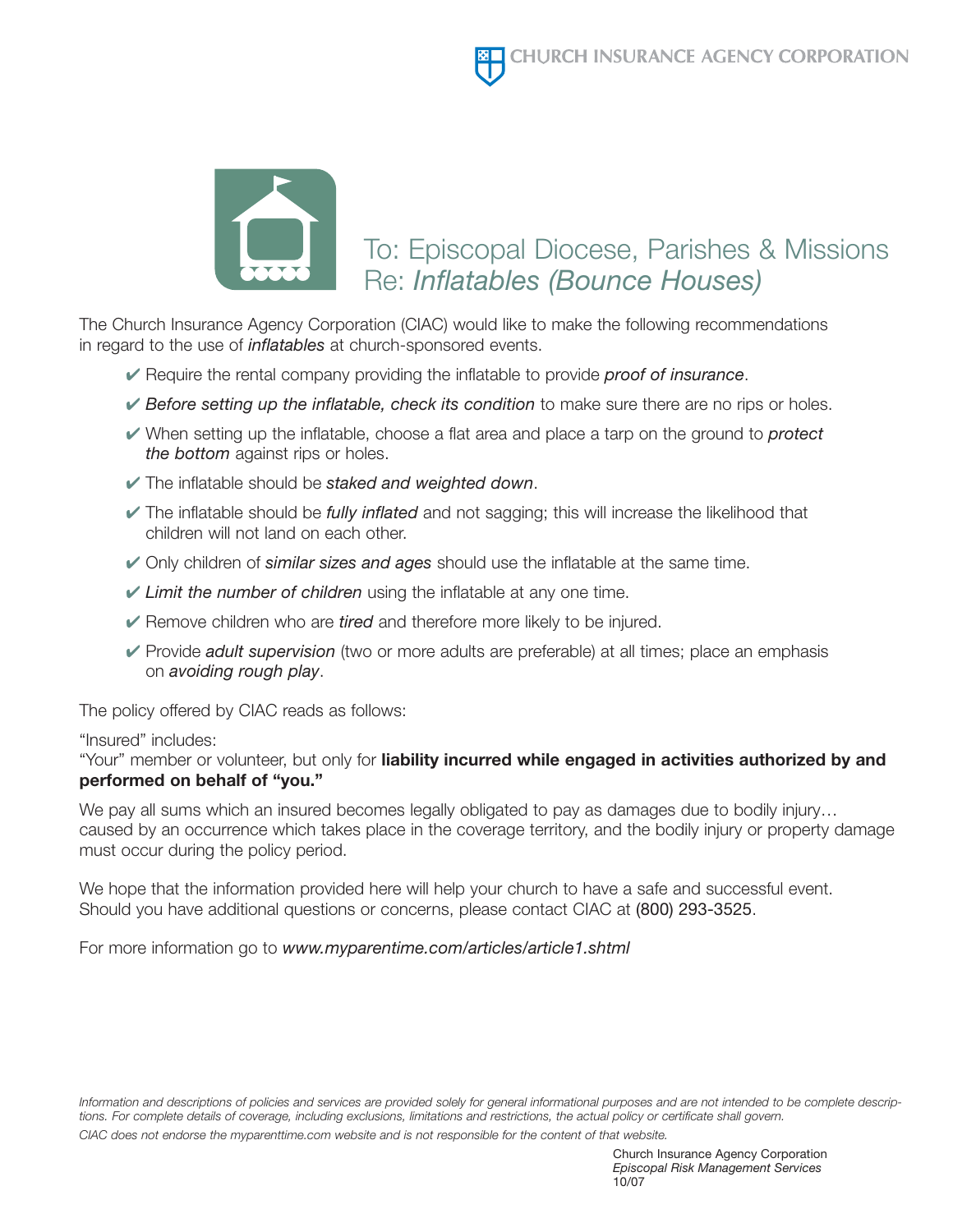

## To: Episcopal Diocese, Parishes & Missions Re: *Liquor Liability*

The Church Insurance Agency Corporation (CIAC) would like to make the following recommendations regarding *liquor liability*:

- ✔ Avoid serving alcohol to anyone under the age of 21 by *checking identification*.
- ✔ Do not serve someone who appears to be *inebriated*.
- ✔ Institute a *drink limit*.
- ✔ Make sure *non-alcoholic beverages* are available.
- ✔ Limit events to within a certain *timeframe*.
- $\vee$  When an outside party uses your premises (such as a wedding), the church may require a *certificate of insurance* from the vendor.
- ✔ *Check licensing requirements* and determine if your organization is required to secure a liquor license.
- ✔ Consider the use of a *professional bartender* and the requirement that they provide a certificate of insurance showing coverage for liquor liability.
- ✔ Make *designated drivers* available to anyone who appears inebriated.

The policy offered by CIAC reads as follows:

"We do not pay for bodily injury, personal injury or advertising injury for which any insured may be held liable by reason of:

- a. causing or contributing to the intoxication of a person;
- b. the furnishing of alcoholic beverages to a person under the influence of alcohol or under the legal drinking age; or
- c. a law or regulation relating to the sale, gift distribution, selling or serving alcoholic beverages.

This exclusion applies if you are in the business of manufacturing, distributing, selling or serving alcoholic beverages."

We hope that the information provided here will help your church to have a safe and successful event. Should you have additional questions or concerns, please contact CIAC at (800) 293-3525.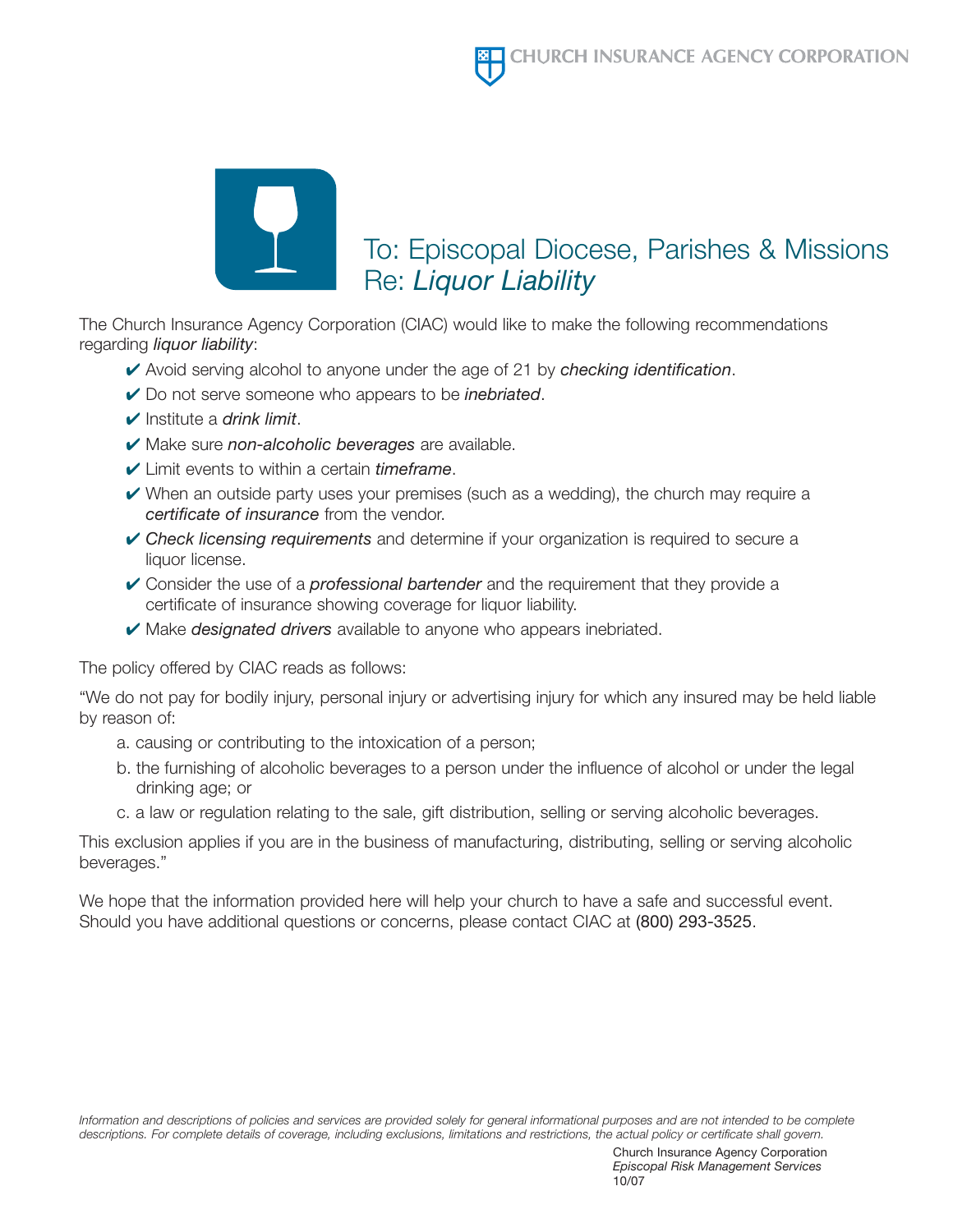

### To: Episcopal Diocese, Parishes & Missions Re: *Automobiles used for church sponsored activities*

The Church Insurance Agency Corporation (CIAC) would like to make the following recommendations regarding renting or using personal autos for church-sponsored activities:

- ✔ Drivers should be between the ages of *25 and 70*.
- ✔ *Background checks* should be conducted on all drivers.
- $\vee$  Use two drivers on long trips, sharing the driving to avoid fatigue.
- ✔ Be sure there is a dedicated adult responsible for *supervising children*.
- ✔ Complete a *vehicle inspection checklist* before all church-sponsored trips. Check lights, blinkers, tires, fluid leaks, etc.
- ✔ Determine *maximum speeds* that all drivers are not to exceed.
- ✔ All drivers should *stop at all railroad crossings*, driving as though they expect a train on the tracks.
- ✔ Cancel all trips when driving hazards such as *fog, high winds, heavy rains, or severe wind conditions* exist.
- **✓ Avoid nighttime** driving whenever possible, since things may appear different than they do in daylight conditions, causing difficulties.
- ✔ Strictly prohibit *cell phone use* while driving.
- ✔ All occupants should *always wear safety belts*.
- ✔ Always drive with *headlights on*. Automobiles with headlights on during daylight hours are visible from three times further away than cars that do not have their lights on.
- ✔ Use of *15-passenger vans is not recommended*.
- ✔ The purchase of *additional liability coverage from rental agencies* is suggested.
- ✔ Leave an *itinerary* with someone at the church; include the route, expected time of travel, and contact numbers.

The policy offered by CIAC reads as follows:

**Non-Owned Auto Liability** Coverage L is extended **to apply to "bodily injury" or "property damage"** arising out of the use of "non-owned auto" in "your" business.

**Hired Auto Liability** Coverage L is extended **to apply to "bodily injury" or "property damage"** arising out of the use of "hired" in "your" business.

We hope that the information provided here will help your church provide your parishioners and community with a successful program. Should you have additional questions or concerns, please contact CIAC at (800) 293-3525

For more information please go to *www.nhtsa.dot.gov/*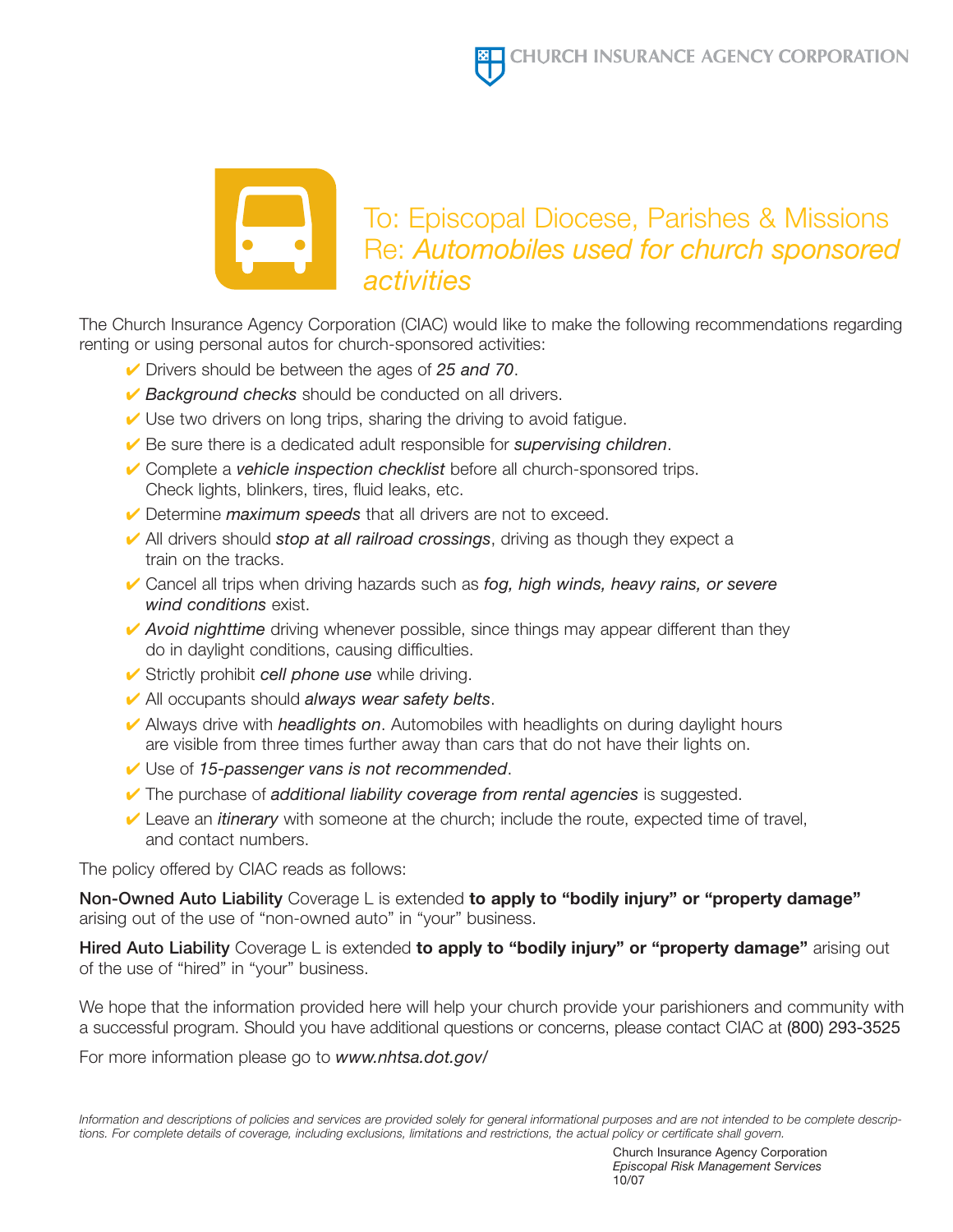

# To: Episcopal Diocese, Parishes & Missions Re: *Use of church property by outside groups*

The Church Insurance Agency Corporation (CIAC) would like to make the following recommendations in regard to the use of your church property by *outside groups*:

- ✔ A group holding an activity at your church should provide *evidence of insurance* by providing a certificate of liability.
- ✔ Groups leasing space from the church should have the church named as *additional insured* on their insurance policy.
- ✔ Leases should also include a *hold harmless provision* between the two parties.
- ✔ There should be an agreement as to who will be responsible for *maintenance and housekeeping* regarding the space being used.
- ✔ Be sure the group using your property understands any *restrictions or hazards* that they need to be aware of.
- ✔ Complete a *safety checklist* before turning over the care and control of the property.
- ✔ *Check with your diocese* to determine if approval is needed for leases over one year in length.
- ✔ Users should typically be *non-profit organizations* such as AA, Boy Scouts, etc.

The policy offered by CIAC reads as follows:

"Insured" includes:

"your" member or volunteer, but only for **liability incurred while engaged in activities authorized by and performed on behalf of "you."**

We pay all sums which an insured becomes legally obligated to pay as damages due to bodily injury...caused by an occurrence which takes place in the coverage territory, and the bodily injury or property damage must occur during the policy period.

We hope that the information provided here will help your church to have a safe and successful event. Should you have additional questions or concerns, please contact CIAC at (800) 293-3525.

More information may be found at: *www.churchpublishing.ord/index.cfm?fuseaction=product&ProductI=433*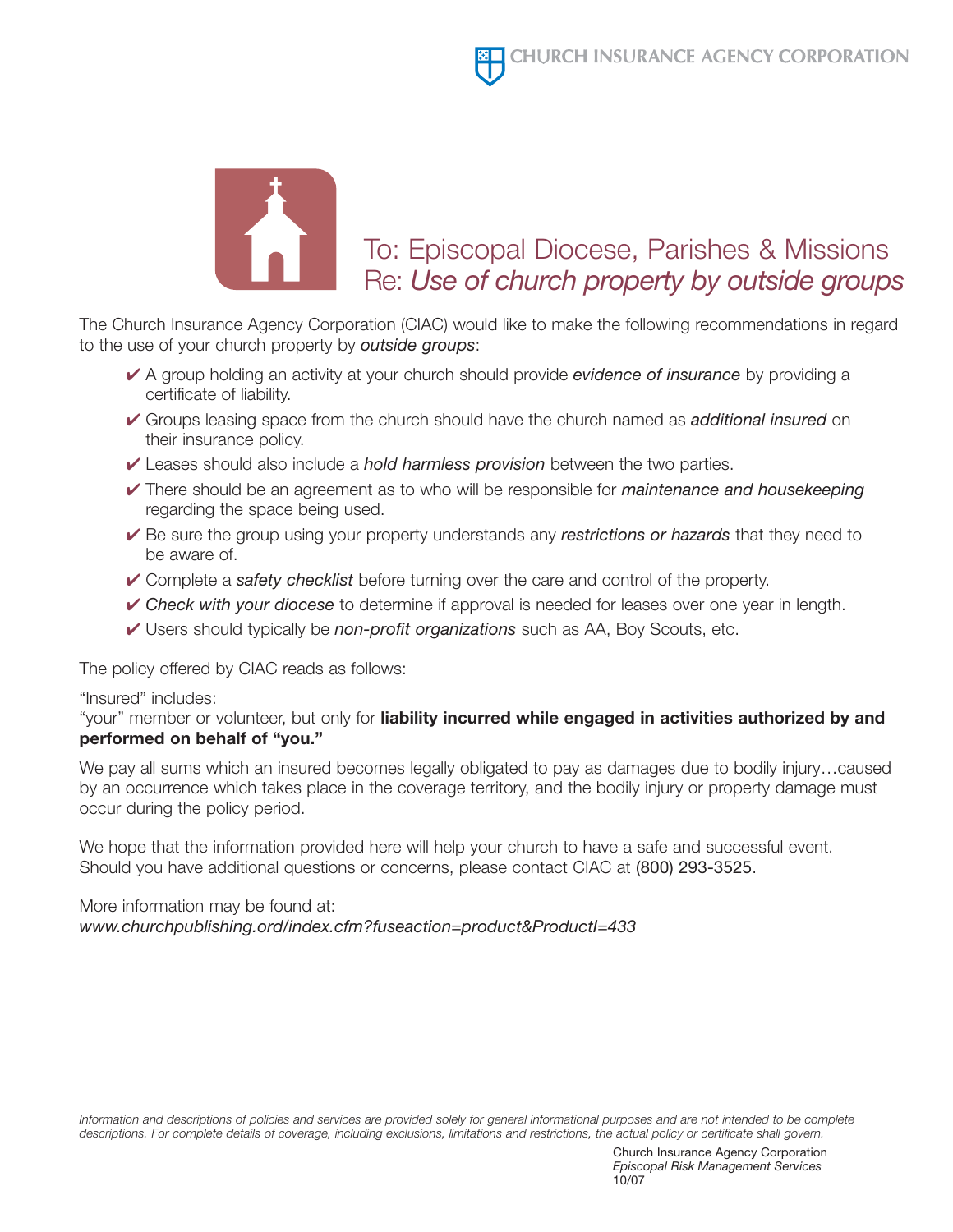

The Church Insurance Agency Corporation (CIAC) would like to make the following recommendations regarding church-sponsored *water activities*:

- *Never leave a child unsupervised around water*.
- *Never allow participants to swim alone*.
- Only allow participants to swim in areas supervised by a *lifeguard*.
- Participants should understand your requirement to *read and obey all signs*.
- An adult experienced in *CPR* should be present at all activities involving children and water.
- $\vee$  Children should be tested on skill level. Inexperienced swimmers should stay no deeper than waist-deep, and non-swimmers should be required to wear *personal floatation devices*.
- Stop activities at the *first signs of bad weather*.
- A *safety inspection* should be completed before the use of watercraft.
- Never combine events that include *alcohol* and water activities.
- *Do not allow head-first diving at pools*, lakes, and rivers.
- *Do not allow the use of personal watercraft* (i.e., Jet Skis)
- When boating, leave an *itinerary* with someone at the church; include the route, expected time of travel, and cell phone numbers.

The policy offered by CIAC reads as follows:

#### "Insured" includes:

"your" member or volunteer, but only for liability incurred while engaged in activities authorized by and performed on behalf of "you."

We pay all sums which an insured becomes legally obligated to pay as damages due to bodily injury…caused by an occurrence which takes place in the coverage territory, and the bodily injury or property damage must occur during the policy period.

We hope that the information provided here will help your church to have a safe and successful event. Should you have additional questions or concerns, please contact CIAC at (800) 293-3525.

For more information please go to *www.redcross.org*